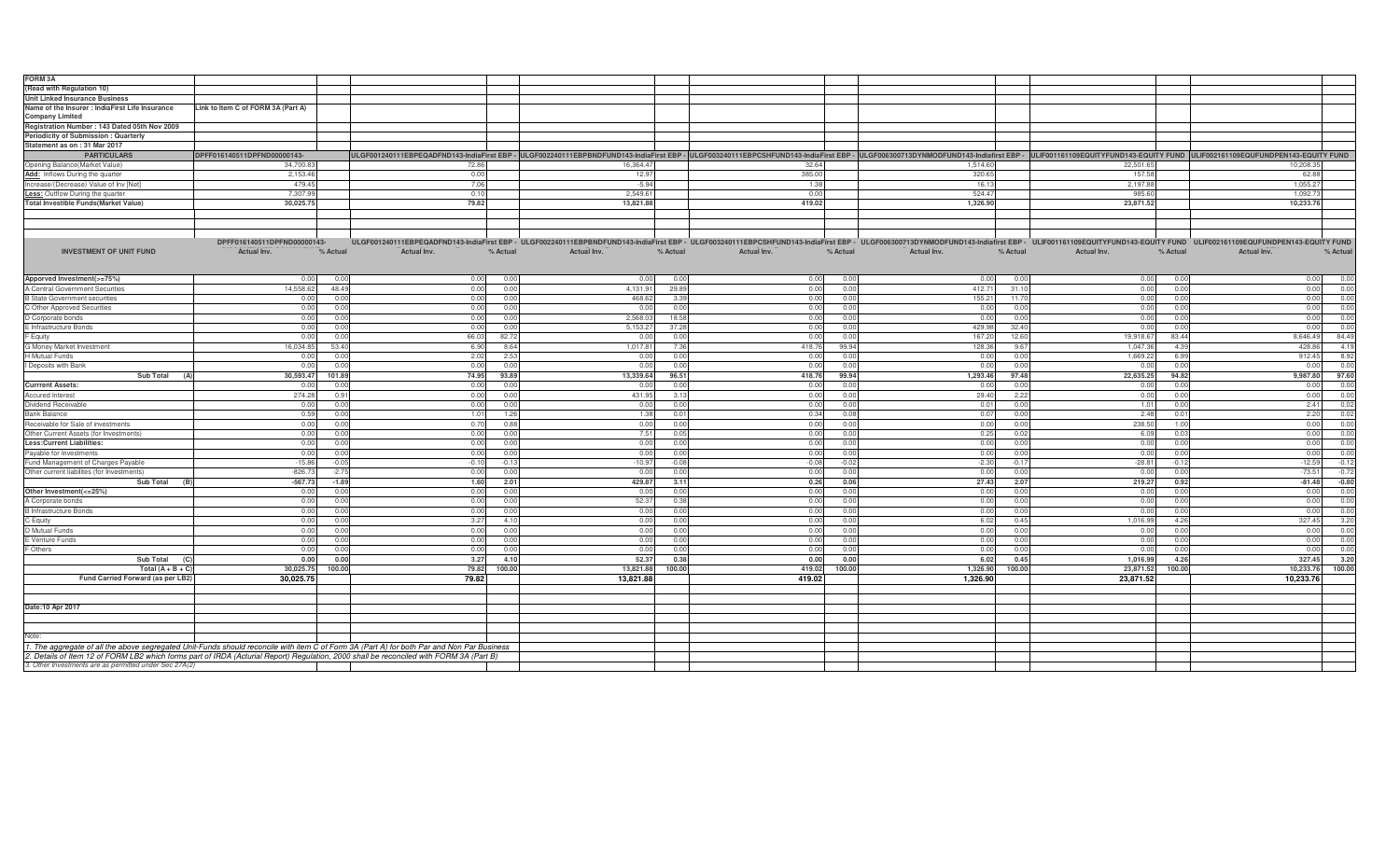| ULIF003161109DEBTFUND00143-DEBT FUND ULIF004161109DEBFUNDPEN143-DEBT FUND ULIF005161109BALANCEDFN143-BALANCEDFN143-BALANCED ULIF006161109BALANCED ULIF006161109BALANCED ULIF006161109BALANCED ULIF006161109BALFUNDPEN143-Balan |          |             |          |                |          |                                                                                                                                                                                                                                |          |             |          |             |          |             |          |             |          |
|--------------------------------------------------------------------------------------------------------------------------------------------------------------------------------------------------------------------------------|----------|-------------|----------|----------------|----------|--------------------------------------------------------------------------------------------------------------------------------------------------------------------------------------------------------------------------------|----------|-------------|----------|-------------|----------|-------------|----------|-------------|----------|
| 2.667.06                                                                                                                                                                                                                       |          | 3,538.76    |          | 13,282.26      |          | 7,396.89                                                                                                                                                                                                                       |          | 11.17       |          | 21.46       |          | 95,438.38   |          | 77.534.71   |          |
| 33.18                                                                                                                                                                                                                          |          | 16.71       |          | 116.29         |          | 30.80                                                                                                                                                                                                                          |          | 1.38        |          | 0.47        |          | 9,083.36    |          | 7,456.82    |          |
|                                                                                                                                                                                                                                |          |             |          |                |          |                                                                                                                                                                                                                                |          |             |          |             |          |             |          |             |          |
| 16.25                                                                                                                                                                                                                          |          | 26.21       |          | 763.84         |          | 483.95                                                                                                                                                                                                                         |          | 0.12        |          | 0.21        |          | 9,972.03    |          | 97.58       |          |
| 200.20                                                                                                                                                                                                                         |          | 296.56      |          | 584.39         |          | 665.20                                                                                                                                                                                                                         |          | 0.03        |          | 1.21        |          | 2,677.36    |          | 1,371.96    |          |
| 2,516.29                                                                                                                                                                                                                       |          | 3,285.12    |          | 13,578.01      |          | 7,246.44                                                                                                                                                                                                                       |          | 12.64       |          | 20.93       |          | 1,11,816.42 |          | 83,717.15   |          |
|                                                                                                                                                                                                                                |          |             |          |                |          |                                                                                                                                                                                                                                |          |             |          |             |          |             |          |             |          |
|                                                                                                                                                                                                                                |          |             |          |                |          |                                                                                                                                                                                                                                |          |             |          |             |          |             |          |             |          |
|                                                                                                                                                                                                                                |          |             |          |                |          |                                                                                                                                                                                                                                |          |             |          |             |          |             |          |             |          |
|                                                                                                                                                                                                                                |          |             |          |                |          |                                                                                                                                                                                                                                |          |             |          |             |          |             |          |             |          |
| ULIF003161109DEBTFUND00143-DEBT FUND ULIF004161109DEBFUNDPEN143-DEBT FUND                                                                                                                                                      |          |             |          |                |          | ULIF005161109BALANCEDFN143-BALANCED ULIF006161109BALFUNDPEN143-Balanced Fund ULIF007161109LIQUIDFUND143-LIQUID FUND ULIF003161109LIQFUNDPEN143-LIQUID FUND ULIF009010910EQUTY1FUND143-EQUITY FUND ULIF010010910DEBT01FUND143-D |          |             |          |             |          |             |          |             |          |
| Actual Inv.                                                                                                                                                                                                                    | % Actual | Actual Inv. | % Actual | Actual Inv.    | % Actual | Actual Inv.                                                                                                                                                                                                                    | % Actual | Actual Inv. | % Actual | Actual Inv. | % Actual | Actual Inv. | % Actual | Actual Inv. | % Actual |
|                                                                                                                                                                                                                                |          |             |          |                |          |                                                                                                                                                                                                                                |          |             |          |             |          |             |          |             |          |
|                                                                                                                                                                                                                                |          |             |          |                |          |                                                                                                                                                                                                                                |          |             |          |             |          |             |          |             |          |
|                                                                                                                                                                                                                                |          |             |          |                |          |                                                                                                                                                                                                                                |          |             |          |             |          |             |          |             |          |
| 0.00                                                                                                                                                                                                                           | 0.00     | 0.00        | 0.01     | 0 <sub>0</sub> | 0.00     | 0.00                                                                                                                                                                                                                           | 0.00     | 0.00        | 0.00     | 0.00        | 0.00     | 0.00        | 0.00     | 0.00        | 0.00     |
| 781.06                                                                                                                                                                                                                         | 31.04    | 964.60      | 29.36    | 1.730.84       | 12.75    | 874.73                                                                                                                                                                                                                         | 12.07    | 0.00        | 0.00     | 0.00        | 0.00     | 0.00        | 0.00     | 25.453.07   | 30.40    |
| 53.23                                                                                                                                                                                                                          | 2.12     | 0.00        | 0.00     | 0.00           | 0.00     | 0.00                                                                                                                                                                                                                           | 0.00     | 0.00        | 0.00     | 0.00        | 0.00     | 0.00        | 0.00     | 517.38      | 0.62     |
| 0.00                                                                                                                                                                                                                           | 0.00     | 0.00        | 0.0      | 330.6          | 2.44     | 192.87                                                                                                                                                                                                                         | 2.66     | 0.00        | 0.00     | 0.00        | 0.00     | 0.00        | 0.00     | 0.00        | 0.00     |
| 549.82                                                                                                                                                                                                                         | 21.85    | 673.95      |          | 273.4          | 2.01     | 468.61                                                                                                                                                                                                                         | 6.47     | 0.00        | 0.00     | 0.00        | 0.00     |             | 0.00     | 8,178.73    | 9.77     |
|                                                                                                                                                                                                                                |          |             | 20.52    |                |          |                                                                                                                                                                                                                                |          |             |          |             |          | 0.00        |          |             |          |
| 791.90                                                                                                                                                                                                                         | 31.47    | 1,157.93    | 35.25    | 1.961.0        | 14.44    | 1,010.43                                                                                                                                                                                                                       | 13.94    | 0.00        | 0.00     | 0.00        | 0.00     | 0.00        | 0.00     | 33,325.55   | 39.81    |
| 0.00                                                                                                                                                                                                                           | 0.00     | 0.00        | 0.00     | 7.014.48       | 51.66    | 4,045.30                                                                                                                                                                                                                       | 55.82    | 0.00        | 0.00     | 0.00        | 0.00     | 91,584.02   | 81.91    | 0.00        | 0.00     |
| 101.57                                                                                                                                                                                                                         | 4.04     | 136.06      | 4.14     | 1.560.8        | 11.50    | 294.7                                                                                                                                                                                                                          | 4.07     | 12.60       | 99.66    | 19.89       | 95.04    | 7.343.0     | 6.57     | 10.174.19   | 12.15    |
| 0.00                                                                                                                                                                                                                           | 0.00     | 0.00        | 0.00     | 0.01           | 0.00     | 0.00                                                                                                                                                                                                                           | 0.00     | 0.00        | 0.00     | 0.00        | 0.00     | 7,327.36    | 6.55     | 1,046.57    | 1.25     |
|                                                                                                                                                                                                                                |          |             |          |                |          |                                                                                                                                                                                                                                |          |             |          |             |          |             |          |             |          |
| 0.00                                                                                                                                                                                                                           | 0.00     | 0.00        | 0.0      | 0.0            | 0.00     | 0.00                                                                                                                                                                                                                           | 0.00     | 0.00        | 0.00     | 0.00        | 0.00     | 0.00        | 0.00     | 0.00        | 0.00     |
| 2,277.57                                                                                                                                                                                                                       | 90.51    | 2,932.53    | 89.27    | 12,871.26      | 94.79    | 6,886.64                                                                                                                                                                                                                       | 95.03    | 12.60       | 99.66    | 19.89       | 95.04    | 1,06,254.41 | 95.03    | 78,695.50   | 94.00    |
| 0.00                                                                                                                                                                                                                           | 0.00     | 0.00        | 0.00     | - റ റ          | 0.00     | 0.00                                                                                                                                                                                                                           | 0.00     | 0.00        | 0.00     | 0.00        | 0.00     | 0.00        | 0.00     | 0.00        | 0.00     |
| 105.21                                                                                                                                                                                                                         | 4.18     | 146.73      | 4.47     | 188.0          | 1.38     | 98.10                                                                                                                                                                                                                          | 1.35     | 0.00        | 0.00     | 0.00        | 0.00     | 0.00        | 0.00     | 2,809.18    | 3.36     |
| 0.00                                                                                                                                                                                                                           | 0.00     |             | 0.00     |                | 0.00     | 1.53                                                                                                                                                                                                                           | 0.02     | 0.00        | 0.00     | 0.00        | 0.00     | 4.35        | 0.00     | 0.00        | 0.00     |
|                                                                                                                                                                                                                                |          | 0.00        |          | 0.33           |          |                                                                                                                                                                                                                                |          |             |          |             |          |             |          |             |          |
| 1.04                                                                                                                                                                                                                           | 0.04     | 1.09        | 0.03     | 2.77           | 0.02     | 2.13                                                                                                                                                                                                                           | 0.03     | 0.06        | 0.46     | 0.99        | 4.72     | 5.59        | 0.01     | 5.11        | 0.01     |
| 0.00                                                                                                                                                                                                                           | 0.00     | 0.00        | 0.0      | 0.0            | 0.00     | 0.00                                                                                                                                                                                                                           | 0.00     | 0.00        | 0.00     | 0.00        | 0.00     | 0.00        | 0.00     | 0.00        | 0.00     |
| 4.60                                                                                                                                                                                                                           | 0.18     | 0.00        | 0.00     | 0.00           | 0.00     | 0.00                                                                                                                                                                                                                           | 0.00     | 0.00        | 0.00     | 0.08        | 0.36     | 1,416.92    | 1.27     | 1,111.80    | 1.33     |
| 0.00                                                                                                                                                                                                                           | 0.00     | 0.00        | 0.0      | 0.01           | 0.00     | 0.00                                                                                                                                                                                                                           | 0.00     | 0.00        | 0.00     | 0.00        | 0.00     | 0.00        | 0.00     | 0.00        | 0.00     |
|                                                                                                                                                                                                                                | 0.00     |             | 0.00     |                | 0.00     | 0.00                                                                                                                                                                                                                           | 0.00     | 0.00        | 0.00     | 0.00        | 0.00     | 0.00        | 0.00     |             |          |
| 0.00                                                                                                                                                                                                                           |          | 0.00        |          | 0.00           |          |                                                                                                                                                                                                                                |          |             |          |             |          |             |          | 0.00        | 0.00     |
| $-3.08$                                                                                                                                                                                                                        | $-0.12$  | $-4.03$     | $-0.12$  | $-16.5$        | $-0.12$  | $-9.00$                                                                                                                                                                                                                        | $-0.12$  | $-0.01$     | $-0.12$  | $-0.03$     | $-0.12$  | $-141.30$   | $-0.13$  | $-105.62$   | $-0.13$  |
| 0.00                                                                                                                                                                                                                           | 0.00     | $-0.79$     | $-0.0$   | $-34.79$       | $-0.26$  | $-25.50$                                                                                                                                                                                                                       | $-0.35$  | 0.00        | $-0.01$  | 0.00        | 0.00     | 0.00        | 0.00     | 0.00        | 0.00     |
| 107.77                                                                                                                                                                                                                         | 4.28     | 142.99      | 4.35     | 139.75         | 1.03     | 67.26                                                                                                                                                                                                                          | 0.93     | 0.04        | 0.34     | 1.04        | 4.96     | 1,285.56    | 1.15     | 3,820.47    | 4.56     |
| 0.00                                                                                                                                                                                                                           | 0.00     | 0.00        | 0.0      | 0.0            | 0.00     | 0.00                                                                                                                                                                                                                           | 0.00     | 0.00        | 0.00     | 0.00        | 0.00     | 0.00        | 0.00     | 0.00        | 0.00     |
|                                                                                                                                                                                                                                |          |             | 6.38     |                | 1.35     | 130.98                                                                                                                                                                                                                         | 1.81     |             | 0.00     | 0.00        |          |             | 0.00     | 1,047.80    |          |
| 130.94                                                                                                                                                                                                                         | 5.20     | 209.60      |          | 183.35         |          |                                                                                                                                                                                                                                |          | 0.00        |          |             | 0.00     | 0.00        |          |             | 1.25     |
| 0.00                                                                                                                                                                                                                           | 0.00     | 0.00        | 0.00     | 0.00           | 0.00     | 0.00                                                                                                                                                                                                                           | 0.00     | 0.00        | 0.00     | 0.00        | 0.00     | 0.00        | 0.00     | 0.00        | 0.00     |
| 0.00                                                                                                                                                                                                                           | 0.00     | 0.00        | 0.0      | 383.6          | 2.83     | 161.56                                                                                                                                                                                                                         | 2.23     | 0.00        | 0.00     | 0.00        | 0.00     | 4,276.45    | 3.82     | 0.00        | 0.00     |
| 0.00                                                                                                                                                                                                                           | 0.00     | 0.00        | 0.00     | 0.0            | 0.00     | 0.00                                                                                                                                                                                                                           | 0.00     | 0.00        | 0.00     | 0.00        | 0.00     | 0.00        | 0.00     | 0.00        | 0.00     |
| 0.00                                                                                                                                                                                                                           | 0.00     | 0.00        | 0.0      | 0.0(           | 0.00     | 0.00                                                                                                                                                                                                                           | 0.00     | 0.00        | 0.00     | 0.00        | 0.00     | 0.00        | 0.00     | 0.00        | 0.00     |
| 0.00                                                                                                                                                                                                                           | 0.00     | 0.00        | 0.00     | 0.01           | 0.00     | 0.00                                                                                                                                                                                                                           | 0.00     | 0.00        | 0.00     | 0.00        | 0.00     | 0.00        | 0.00     | 153.38      | 0.18     |
|                                                                                                                                                                                                                                |          |             |          |                |          |                                                                                                                                                                                                                                |          |             |          |             |          |             |          |             |          |
| 130.94                                                                                                                                                                                                                         | 5.20     | 209.60      | 6.38     | 567.00         | 4.18     | 292.54                                                                                                                                                                                                                         | 4.04     | 0.00        | 0.00     | 0.00        | 0.00     | 4,276.45    | 3.82     | 1,201.18    | 1.43     |
| 2,516.29                                                                                                                                                                                                                       | 100.00   | 3,285.12    | 100.00   | 13,578.01      | 100.00   | 7,246.44                                                                                                                                                                                                                       | 100.00   | 12.64       | 100.00   | 20.93       | 100.00   | 1,11,816.42 | 100.00   | 83,717.15   | 100.00   |
| 2,516.29                                                                                                                                                                                                                       |          | 3,285.12    |          | 13,578.01      |          | 7,246.44                                                                                                                                                                                                                       |          | 12.64       |          | 20.93       |          | 1,11,816.42 |          | 83,717.15   |          |
|                                                                                                                                                                                                                                |          |             |          |                |          |                                                                                                                                                                                                                                |          |             |          |             |          |             |          |             |          |
|                                                                                                                                                                                                                                |          |             |          |                |          |                                                                                                                                                                                                                                |          |             |          |             |          |             |          |             |          |
|                                                                                                                                                                                                                                |          |             |          |                |          |                                                                                                                                                                                                                                |          |             |          |             |          |             |          |             |          |
|                                                                                                                                                                                                                                |          |             |          |                |          |                                                                                                                                                                                                                                |          |             |          |             |          |             |          |             |          |
|                                                                                                                                                                                                                                |          |             |          |                |          |                                                                                                                                                                                                                                |          |             |          |             |          |             |          |             |          |
|                                                                                                                                                                                                                                |          |             |          |                |          |                                                                                                                                                                                                                                |          |             |          |             |          |             |          |             |          |
|                                                                                                                                                                                                                                |          |             |          |                |          |                                                                                                                                                                                                                                |          |             |          |             |          |             |          |             |          |
|                                                                                                                                                                                                                                |          |             |          |                |          |                                                                                                                                                                                                                                |          |             |          |             |          |             |          |             |          |
|                                                                                                                                                                                                                                |          |             |          |                |          |                                                                                                                                                                                                                                |          |             |          |             |          |             |          |             |          |
|                                                                                                                                                                                                                                |          |             |          |                |          |                                                                                                                                                                                                                                |          |             |          |             |          |             |          |             |          |
|                                                                                                                                                                                                                                |          |             |          |                |          |                                                                                                                                                                                                                                |          |             |          |             |          |             |          |             |          |
|                                                                                                                                                                                                                                |          |             |          |                |          |                                                                                                                                                                                                                                |          |             |          |             |          |             |          |             |          |